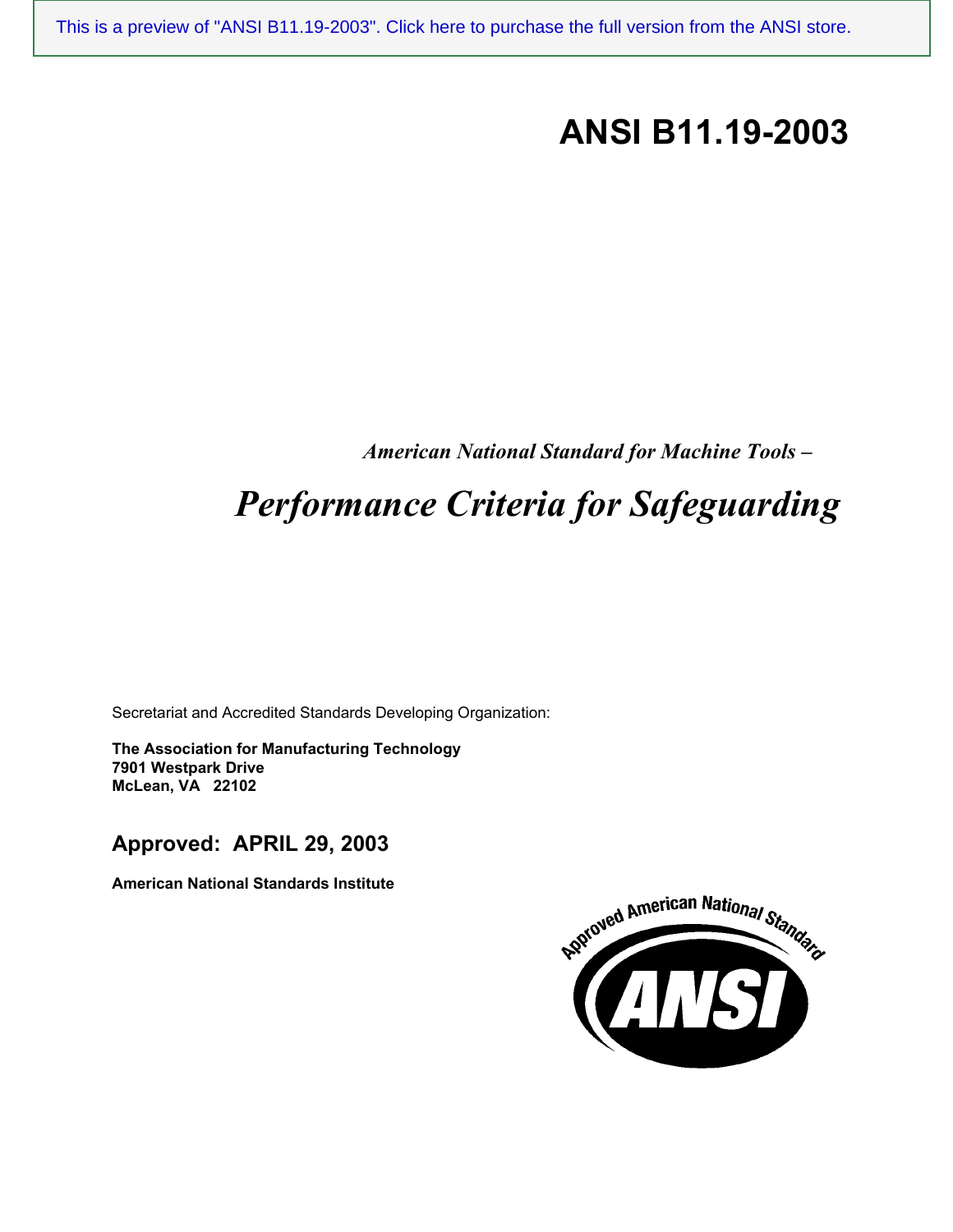# **AMERICAN NATIONAL STANDARDS**

By approving this American National Standard, the ANSI Board of Standards Review confirms that the requirements for due process, consensus, balance and openness have been met by AMT – The Association For Manufacturing Technology (the ANSI-accredited standards developing organization).

American National Standards are developed through a consensus process. Consensus is established when substantial agreement has been reached by directly and materially affected interests. Substantial agreement means much more than a simple majority, but not necessarily unanimity. Consensus requires that all views and objections be considered, and that a concerted effort be made toward resolution. This process brings together volunteers and/or seeks out the views of persons who have an interest in the topic covered by this publication. While AMT administers the process and establishes procedures to promote fairness in the development of consensus, it does not write the document and it does not independently test, evaluate or verify the accuracy or completeness of any information or the soundness of any judgments contained in its standards or guidelines.

American National Standards are promulgated through ANSI for voluntary use; their existence does not in any respect preclude anyone, whether they have approved the standards or not, from manufacturing, marketing, purchasing, or using products, processes, or procedures not conforming to the standards. However, users, distributors, regulatory bodies, certification agencies and others concerned may apply American National Standards as mandatory requirements in commerce and industry.

The American National Standards Institute does not develop standards and will in no circumstances give an interpretation of an American National Standard. Moreover, no person shall have the right or authority to issue an interpretation of an American National Standard in the name of the American National Standards Institute. Requests for interpretations should be addressed to the Secretariat (AMT).

AMT makes no warranty, either expressed or implied as to the fitness of merchantability or accuracy of the information contained within this standard, and disclaims and makes no warranty that the information in this document will fulfill any of your particular purposes or needs. AMT disclaims liability for any personal injury, property or other damages of any nature whatsoever, whether special, indirect, consequential or compensatory, directly or indirectly resulting from the publication, use of, application or reliance on this document. AMT does not undertake to guarantee the performance of any individual manufacturer or seller's products or services by virtue of this standard or guide, nor does it take any position with respect to the validity of any patent rights asserted in connection with the items which are mentioned in or are the subject of this document, and AMT disclaims liability for the infringement of any patent resulting from the use of or reliance on this document. Users of this document are expressly advised that determination of the validity of any such patent rights, and the risk of infringement of such rights, is entirely their own responsibility.

In publishing or making this document available, AMT is not undertaking to render professional or other services for or on behalf of any person or entity, nor is AMT undertaking to perform any duty owed by any person or entity to someone else. Anyone using this document should rely on his or her own independent judgment, or as appropriate, seek the advice of a competent professional in determining the exercise of reasonable care in any given circumstances.

AMT has no power, nor does it undertake to police or enforce conformance to the requirements of this document. AMT does not certify, test or inspect products, designs, or installations for safety or health purposes. Any certification or other statement of conformance to any health or safety-related information in this document shall not be attributable to AMT and is solely the responsibility of the certifier or maker of the statement.

**NOTICE:** This American National Standard may be revised or withdrawn at any time. The procedures of the American National Standards Institute require that action be taken periodically to reaffirm, revise, or withdraw this standard. You may contact the Secretariat for current status information on this, or other B11 standards. Individuals interested in obtaining up-to-date information on standards can access this information at **http:\\www.nssn.org** (or by contacting ANSI). NSSN - A National Resource for Global Standards, provides a central point to search for standards information from worldwide sources and can connect those who seek standards to those who supply them.

Published by: AMT – The Association For Manufacturing Technology 7901 Westpark Drive, McLean, VA 22102–4269, USA **Copyright © 2003** by the Association For Manufacturing Technology **All rights reserved.** Printed in the United States of America

No part of this publication may be reproduced in any form, in an electronic retrieval system or otherwise, without the prior written permission of the publisher.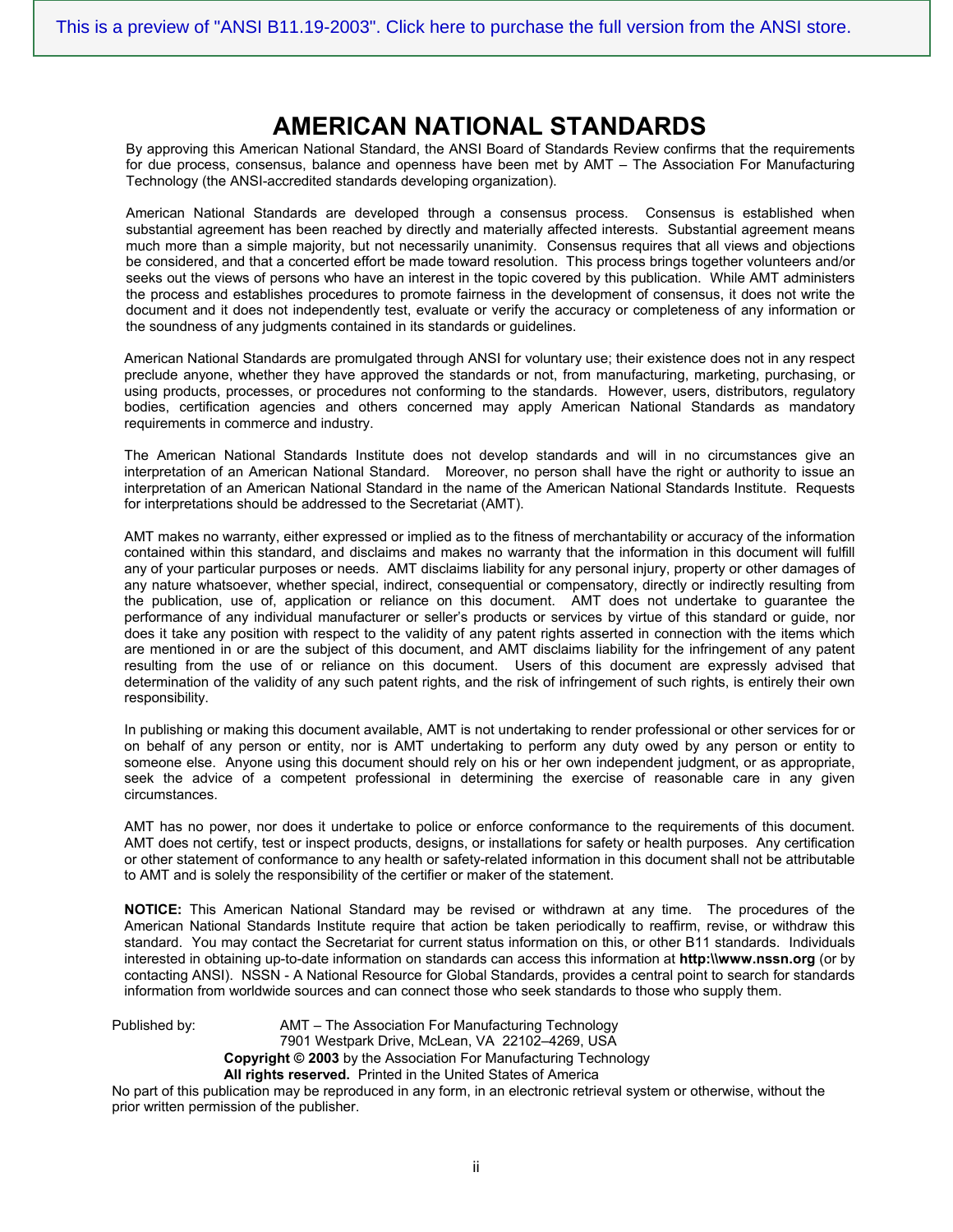# **Table of Contents**

|                | <b>EXPLANATION OF THE FORMAT OF THIS STANDARD, AND ANSI B11</b>                           |  |
|----------------|-------------------------------------------------------------------------------------------|--|
| 1              |                                                                                           |  |
| $\mathbf 2$    |                                                                                           |  |
| 3              |                                                                                           |  |
| 4              |                                                                                           |  |
|                | 4.1<br>4.2<br>4.3                                                                         |  |
| 5              |                                                                                           |  |
| 6              |                                                                                           |  |
|                | 6.1<br>6.2<br>6.3                                                                         |  |
| $\overline{7}$ |                                                                                           |  |
|                | 7.1<br>7.2                                                                                |  |
|                |                                                                                           |  |
|                | 8.1<br>8.2<br>8.3<br>ELECTRO-OPTICAL, RF, AND AREA SCANNING PRESENCE-SENSING SAFEGUARDING |  |
|                | 8.4<br>8.5<br>8.6                                                                         |  |
|                | 8.7<br>8.8                                                                                |  |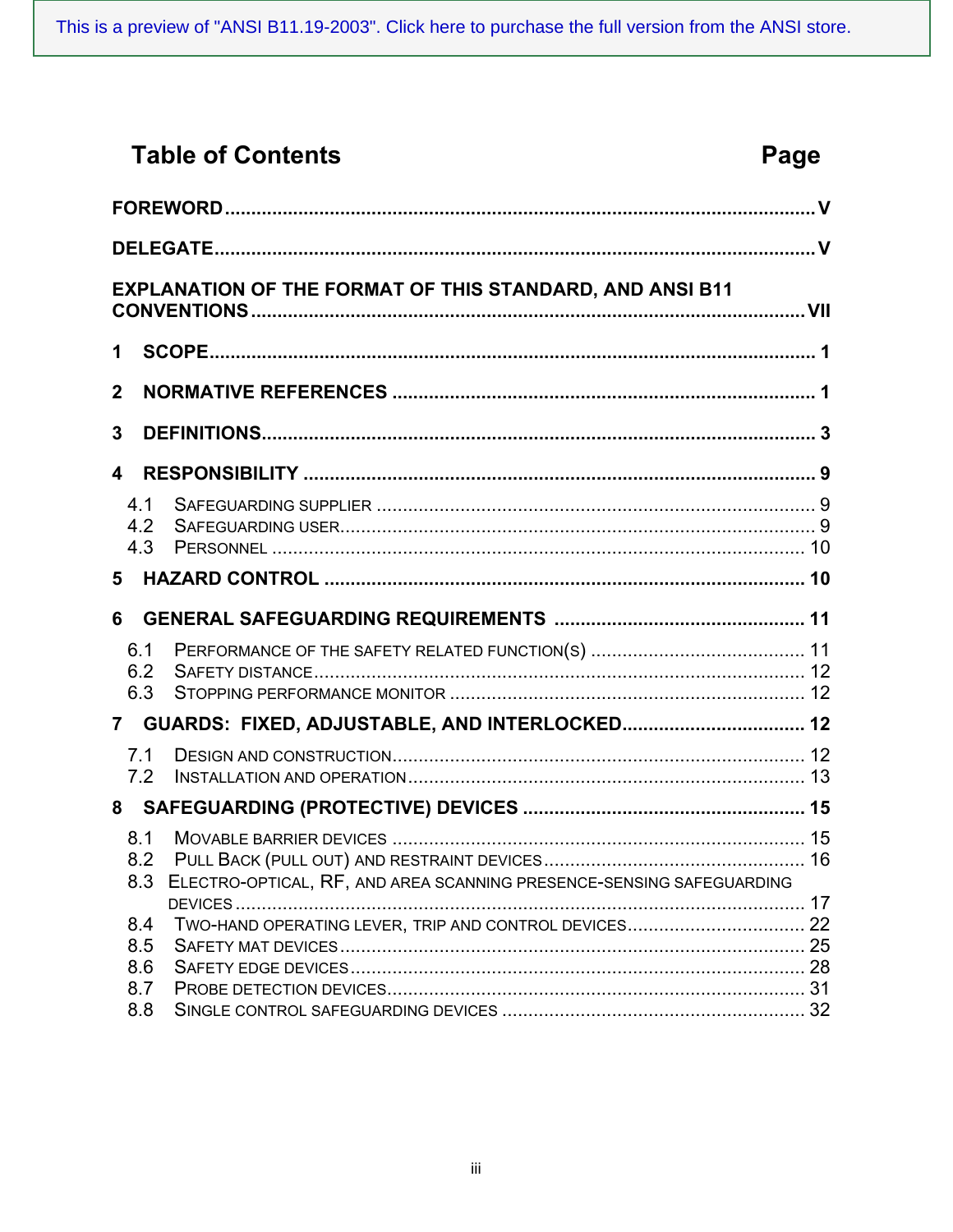| 9          |                                                                 |  |
|------------|-----------------------------------------------------------------|--|
| 9.1        |                                                                 |  |
| 9.2<br>9.3 |                                                                 |  |
|            |                                                                 |  |
|            |                                                                 |  |
|            |                                                                 |  |
|            |                                                                 |  |
|            |                                                                 |  |
|            |                                                                 |  |
| 12         |                                                                 |  |
|            |                                                                 |  |
|            |                                                                 |  |
|            | 12.1 SAFETY BLOCKS, SLIDE LOCKS, CHAIN LOCKS, LOCKING PINS 37   |  |
|            |                                                                 |  |
|            |                                                                 |  |
|            | 12.5 PROCESS MALFUNCTION, DETECTION AND MONITORING EQUIPMENT 41 |  |
|            |                                                                 |  |
|            |                                                                 |  |
|            |                                                                 |  |
| 13         | INSPECTION AND MAINTENANCE OF SAFEGUARDING  42                  |  |

## **INFORMATIVE ANNEXES**

| ANNEX A - GUIDANCE IN UNDERSTANDING THE B11 STANDARDS, B11.19 AND |  |
|-------------------------------------------------------------------|--|
|                                                                   |  |
| ANNEX C - PERFORMANCE OF THE SAFETY-RELATED FUNCTION(S) 46        |  |
|                                                                   |  |
|                                                                   |  |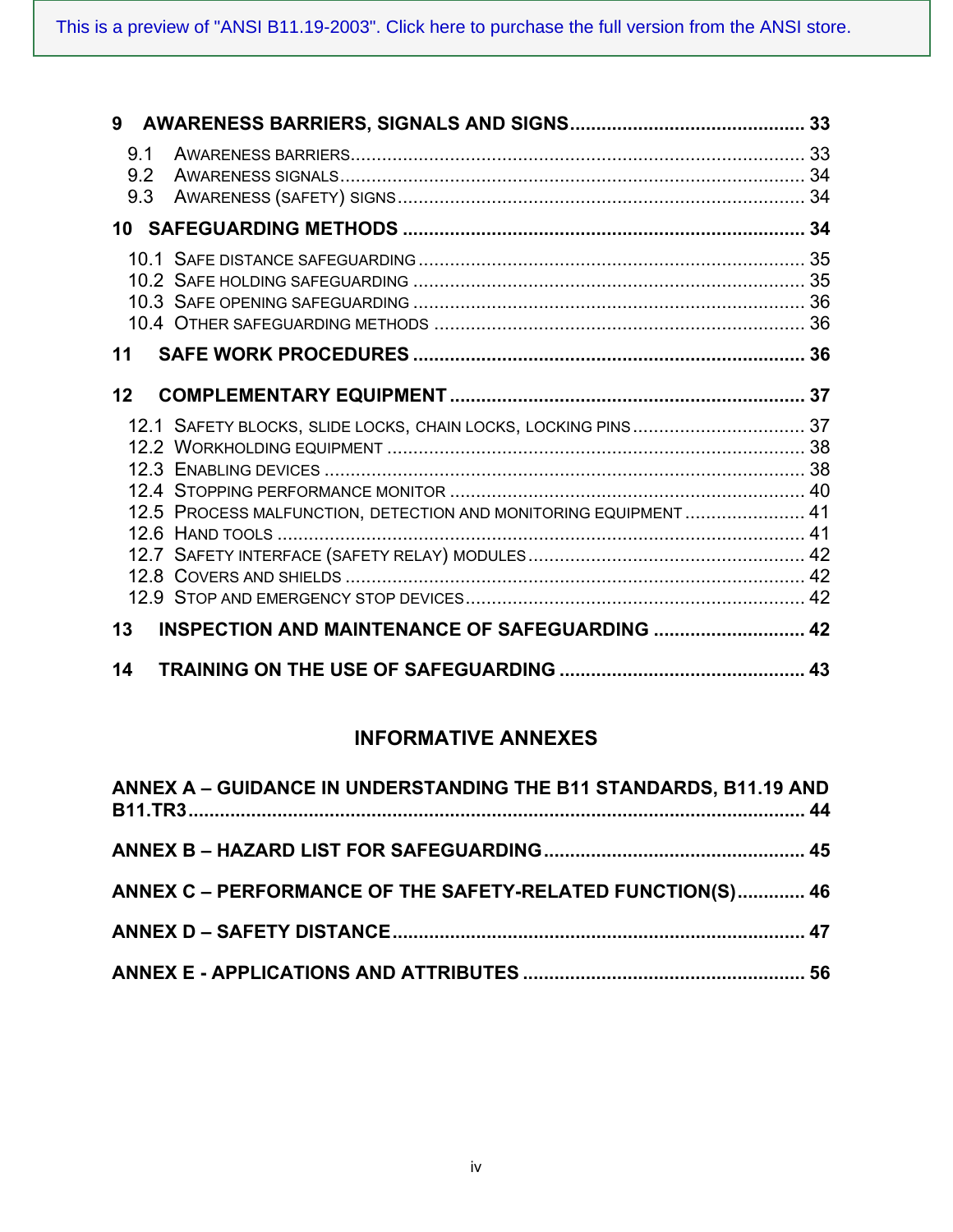<span id="page-4-0"></span>**Foreword** (This foreword is not part of the requirements of American National Standard B11.19-2003)

The primary objective of this standard is to establish the requirements for the design, construction, installation, operation and maintenance of the safeguarding (e.g., guards, safeguarding devices, awareness devices, safeguarding methods and safe work procedures) used to eliminate or control hazards to individuals associated with machine tools. This standard relies on other standards to determine which safeguarding is required or allowed to control identified hazards or hazardous situations, and is intended to be used in conjunction with the ANSI B11 "base" standard for a given machine tool. To accomplish this objective, this standard has established responsibilities for the safeguarding supplier (e.g., manufacturer, rebuilder, installer, integrator and modifier), the user, and individuals in the working environment. The overall goal is to achieve safe work practices and a safe work environment. In addition, this standard includes a comprehensive informative Annex on safety distance, which utilizes the updated Liberty Mutual anthropometric data. The original data, which OSHA (29 CFR 1910.217 Table 0-10) uses to base their safe distance safeguarding, was developed by Liberty Mutual in the 1940s. This data was updated and published in 1995, and used larger anthropometric surveys especially relating to women and minorities. While the data sets are similar, several important modifications to the maximum gap size / minimum distance were suggested, and these modifications have been incorporated (see Table D.1 and Figure D.10, Annex D).

The words "safe" and "safety" are not absolutes. Safety begins with good design. While the goal of this standard is to eliminate injuries, this standard recognizes that risk factors cannot practically be reduced to zero in any human activity. This standard is not intended to replace good judgment and personal responsibility. Operator skill, attitude, training, job monotony, fatigue and experience are safety factors that must be considered by the user.

Safeguarding and associated equipment technologies are continuously evolving. This standard reflects the most commonly used and time-tested state of the art at the time of its approval. The inclusion or omission of language relative to any evolving technology, either in the requirements or explanatory area of this standard, in no way infers acceptance or rejection of such technologies.

Inquiries with respect to the application or the substantive requirements of this standard, and suggestions for its improvement are welcomed, and should be sent to the AMT – The Association For Manufacturing Technology, 7901 Westpark Drive, McLean, Virginia 22102-4269, Attention: B11 Secretariat.

This standard was processed and submitted for ANSI approval by the B11 Accredited Standards Committee on Safety Standards for Machine Tools. Committee approval of this standard does not necessarily imply that all committee members voted for its approval. At the time this standard was approved as an American National Standard, the ANSI B11 Accredited Standards Committee was composed of the following member organizations:

John W. Russell, PE, CSP Chairman Gary D. Kopps, Vice-Chairman David A. Felinski, Secretary

### **Organizations Represented Community Community Community Community Community Community Community Community Community Community Community Community Community Community Community Community Community Community Community Commu**

|                                             | <b>Delegate</b>        | <b>Alternate</b>        |
|---------------------------------------------|------------------------|-------------------------|
| Aerospace Industries Association of America | Wil Wood, ARM          | Robert Eaker, PE, CSP   |
| Alliance of American Insurers               | John Russell, PE, CSP  | Keith Lessner           |
| <b>Aluminum Extruders Council</b>           | Jeff Dziki             | Martin Bidwell          |
| American Institute of Steel Construction    | <b>Thomas Schlafly</b> |                         |
| American Society of Safety Engineers        | Bruce Main, PE, CSP    | George Karosas, PE, CSP |
| Association For Manufacturing Technology    | Russell Bensman        |                         |
| Can Manufacturers Institute                 | Geoff Cullen           |                         |
| Deere and Company                           | Gary D. Kopps          | Ellen K. Blanshan       |
| Forging Industry Association                | John W. Commet         | Karen Taylor            |
| <b>General Motors Corporation</b>           | Michael Taubitz        |                         |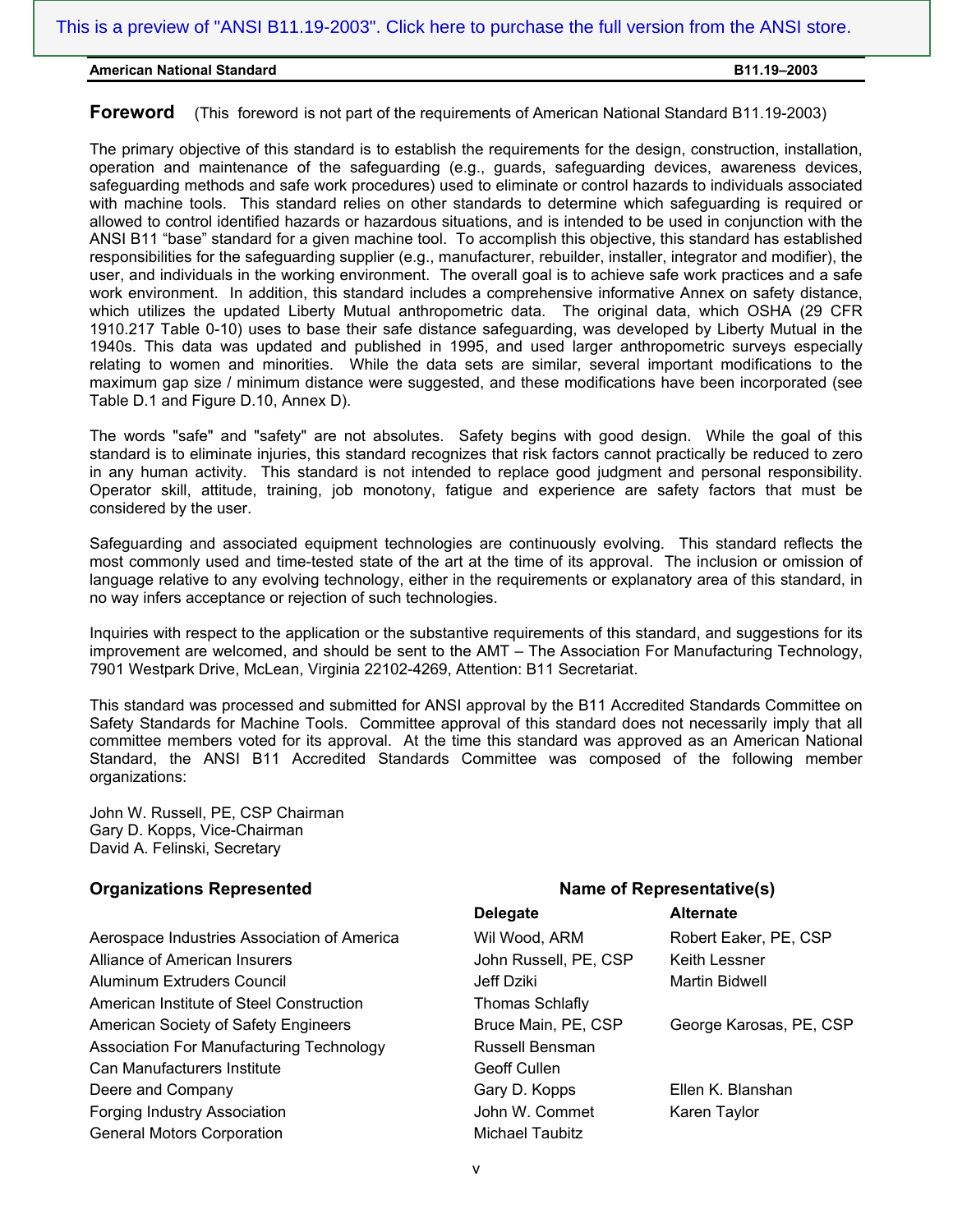| Graphic & Product Identification Mfgs. Assn.                                                     | Donald Root                                 |                          |
|--------------------------------------------------------------------------------------------------|---------------------------------------------|--------------------------|
| Intl. Association of Machinists & Aerospace Workers                                              | Jim Soptic                                  | Ken Hass                 |
| Intl. Union, United Automobile, Aerospace and<br>Agricultural Implement Workers of America (UAW) | Jim Howe, CSP                               | Luiz Vazquez             |
| <b>Machinery Dealers National Association</b>                                                    | John Stencel, III                           | James Heppner, Jr.       |
| <b>Metal Building Manufacturers Association</b>                                                  | Charles M. Stockinger                       | Charles E. Praeger       |
| Metal Powder Industries Federation                                                               | Dennis Cloutier, CSP                        | Donald White             |
| National Electrical Manufacturers Association                                                    | Vincent A. Baclawski                        | <b>Frank Kitzantides</b> |
| National Fluid Power Association                                                                 | June VanPinsker                             |                          |
| National Institute for Occupational Safety & Health                                              | John Etherton, PhD, PE                      |                          |
| National Tooling and Machining Association                                                       | Andy Levine                                 | Richard R. Walker        |
| <b>Precision Metalforming Association</b>                                                        | Christopher E. Howell                       | Christie Carmigiano      |
| <b>Presence Sensing Device Manufacturers Association</b>                                         | Jim Kirton                                  | <b>Barry Stockton</b>    |
| <b>Rubber Manufacturers Association</b>                                                          | Kim Weber                                   | <b>Robert Walker</b>     |
| Sheet Metal and Air Conditioning Contractors'<br><b>National Association</b>                     | Mike McCullion                              |                          |
| Tooling and Manufacturing Association                                                            | Jeffery W. Hayes                            | Bruce C. Braker          |
| Unified Abrasives Manufacturers' Association,<br><b>Bonded Division</b>                          | Charles S. Conant                           |                          |
| U.S. Department of the Navy (NAVSEA)                                                             | Various delegates depending on the Standard |                          |

At the time this standard was approved, the ANSI B11 ASC **B11.19 Subcommittee** had the following members who participated in the development of this revision:

David A. Felinski, AMT **Secretary** 

Chairman

Barry A. Stockton, High Tech Consulting

Don Allison, PhD, PE Chris Bacon Jim Barrett, PhD, PE Joe Bode Sam Boytor Mike Carlson Mike Crampton Howard DeWees Steve Dukich Dennis Ebens Mathew F. Einecker, PE John Etherton, PhD, PE George Fargher Roy F. Gottschalk Christine Hansen Michel Houtermans Jim Howe, CSP Jim Kirton Richard Larson Don Lawson Tom Levitt Marshall Lovelace Jose Marsano John Perrotti, III Jack Podojil Tom Polistina Bill Riley Bill Roorda, PE George Schreck Louis Schubert Joe Schultz Chris Soranno Mike Taubitz

Allison Engineering Delphi Automotive Systems Link Systems Industrial Safety Consultant Fox Controls, Inc. Banner Engineering General Motors SICK Inc. Rockwell Automation Rockford Systems Control Reliability Engineering NIOSH **Tapeswitch** Gottschalk Engineering Associates Underwriters Laboratories **TUV** UAW International Union ISB Services LARCO/Safety Controls Pilz Automation Safety Levitt & Associates Stuart C. Irby Company TUV Product Service Gordon Engineering Podojil & Associates **Tapeswitch** U.S. Department Of Navy Alcona Associates Komatsu America Industries Scientific Technologies Larco Safe-T-Sense General Motors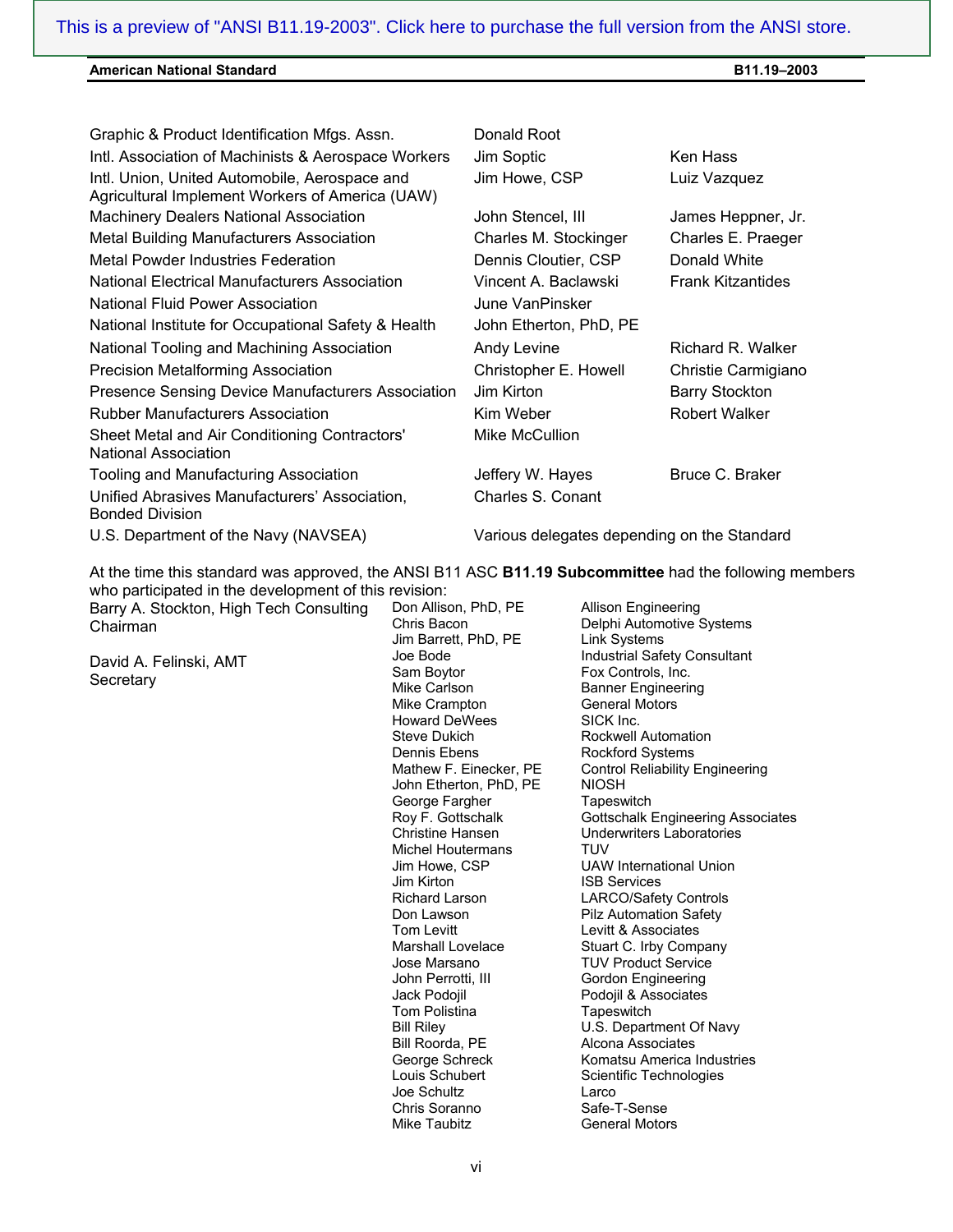# **Explanation of this standard, and ANSI B11 conventions**

<span id="page-6-0"></span>**the format of** referred to as clauses in line with the current ANSI style manual. This ANSI B11.19 – 2003 American National Standard is divided into parts formerly referred to as sections or chapters and now Major divisions of clauses are referred to as subclauses and, when referenced by other text in the standard, are denoted by the subclause number (e.g., see 5.1).

> The standard uses a two-column format to provide supporting information for requirements. The material in the left column is confined to "Standards Requirements" only, and is so captioned. The right column, captioned "Explanatory Information" contains information that the writing Subcommittee believed would help clarify the requirements of the standard. The Explanatory Information column should not be construed as being a part of the requirements of this American National Standard.

> As in all American National Standards, the term "SHALL" denotes a requirement that is to be strictly followed in order to conform to this standard; no deviation is permitted. The term "SHOULD" denotes a recommendation, a practice or condition among several alternatives, or a preferred method or course of action.

> Similarly, the term "CAN" denotes a possibility, ability or capability, whether physical or causal, and the term "MAY" denotes a permissible course of action within the limits of the standard.

> To achieve uniform interpretation, it is imperative to read and understand the definitions (clause 3) of this standard.

> **B11 conventions:** Operating rules (safe practices) are not included in either column of this standard unless they are of such nature as to be vital safety requirements, equal in weight to other requirements, or guides to assist in compliance with the standard. The B11 standards do not use the term "and/or" but instead, the term "OR" is used as an inclusive disjunction, meaning *one or the other or both*. A distinction between the terms "*individual*" and "*personnel*" is drawn. Individual includes personnel (employees, subcontractors, consultants, or other contract workers under the indirect control of the supplier or user) but also encompasses persons who are not under the direct or indirect control of the supplier or user (e.g., visitors, vendors, etc.). Gauge refers to a measuring or testing instrument; gage refers to a limiting device (e.g., backgage). All Annexes are for information purposes only and are not normative parts of the standard.

> Suggestions for improvement of this standard will be welcome. They should be sent to AMT-The Association For Manufacturing Technology, 7901 Westpark Drive, McLean, VA 22102 - Attention: B11 Secretariat.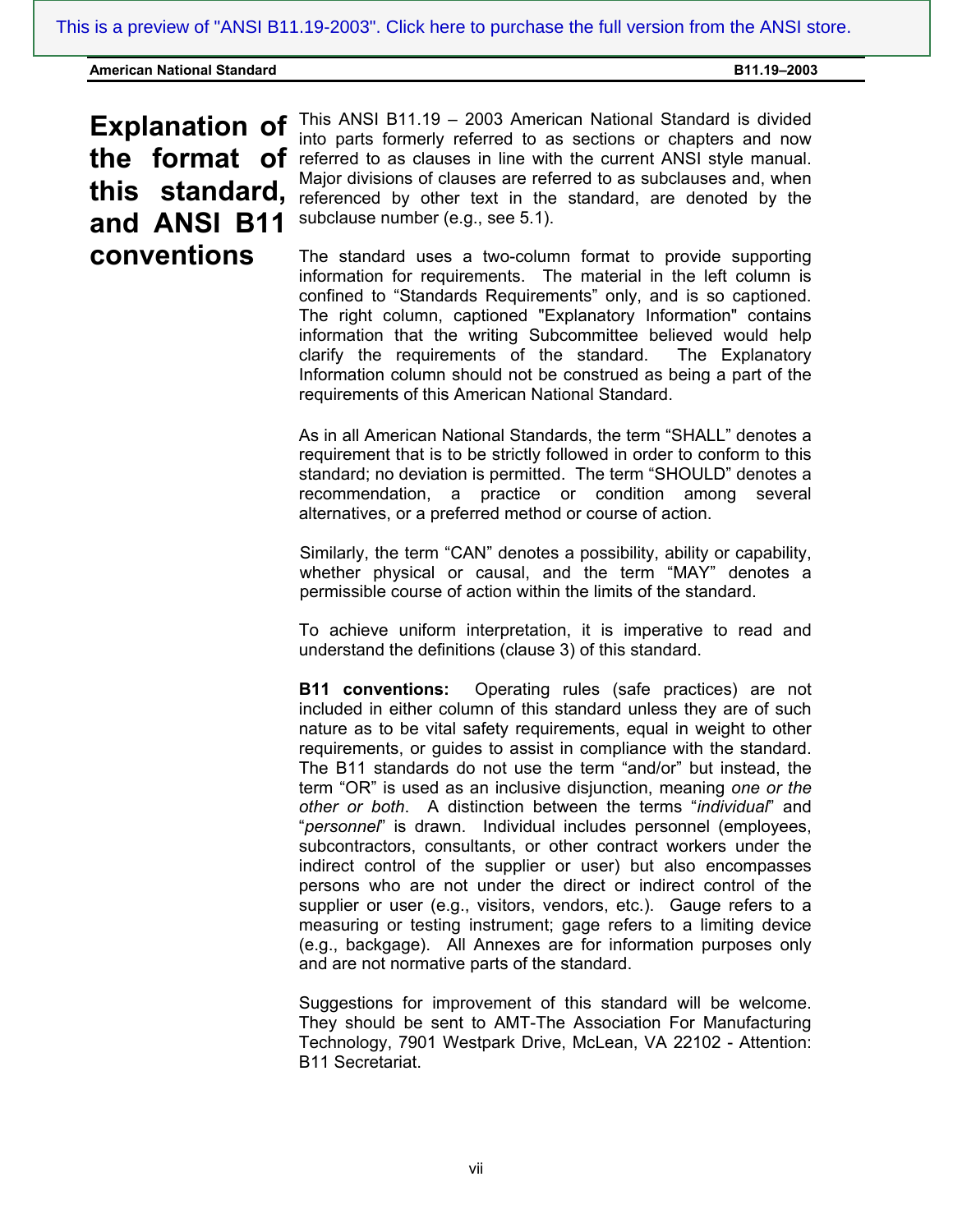[This is a preview of "ANSI B11.19-2003". Click here to purchase the full version from the ANSI store.](https://webstore.ansi.org/Standards/AMT/ANSIB11192003?source=preview)